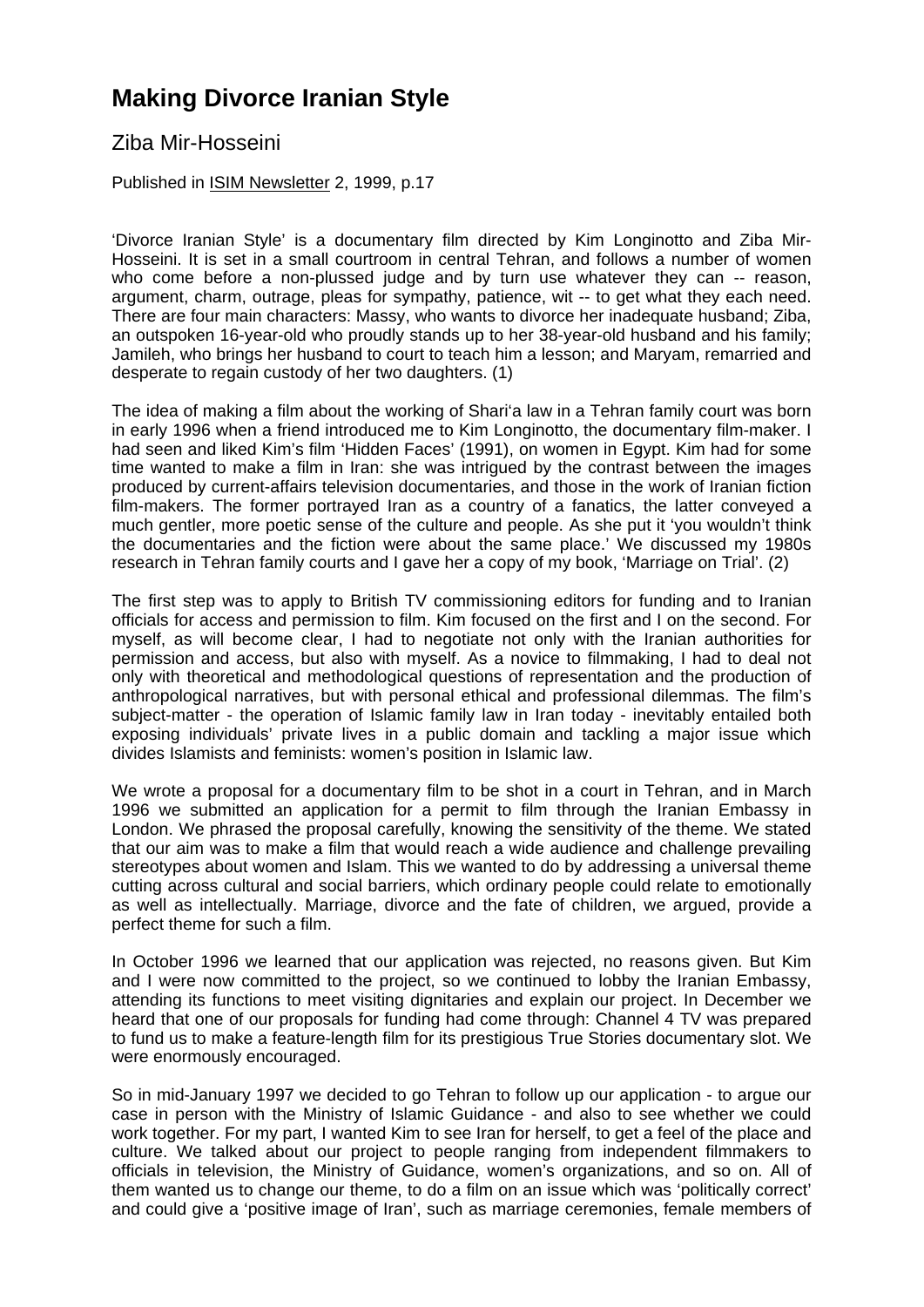parliament, or mothers of martyrs. Clearly, what Kim and I saw as enchanting, as positive, were often things that could not be filmed. In our discussions, we had to show how a film about marital disputes, shot in the family courts, could present a 'positive' image. We had to distinguish what we (and we hoped our target audiences) saw as 'positive', from what many people we talked to saw as 'negative', with the potential of turning into yet another sensationalized foreign film on Iran. Images and words, we said, can evoke different feelings in different cultures; for instance, a mother talking of the loss of her children in war as martyrdom for Islam, is more likely in Western eyes to confirm stereotypes of religious zealotry and fanaticism, rather than evoke the Shi'a idea of sacrifice for justice and freedom. What they saw as 'positive' could be seen as 'negative' in Western eyes, and vice versa; one answer was to present viewers with complex social reality and allow them to make up their own minds; some might react favourably, and some might not, but in the end it could give a much more 'positive' image of Iran than the usual films, if we could show ordinary women, at home and in court, holding their own ground, maintaining the family from within. This would challenge some hostile Western stereotypes.

In the end, the Ministry of Guidance seemed to be convinced: we were told to make a fresh application through the Embassy in London, and promised a permit in a month. Meanwhile, with the help of the Islamic Human Rights Commission, we sought Ministry of Justice approval to film in the courts: this proved less difficult, as the Public Relations Department of the Ministry was then producing a series of short educational films shot in Tehran family courts for Iranian Television.

We returned to London, intending to come back and make the film before the May presidential elections, while those who had approved it were still in office. But the months passed and the official permit never arrived. It took a new government, and President Khatami's installation in August 1997, for our project to get off the ground. We submitted another application, and in October I went to Tehran to follow it up, presenting our case again to the Ministry of Guidance, now headed by a reformist personality. This time, Ministry officials were more open to our ideas; they were not afraid of dealing critically with internal issues and less frightened of what the outside world thinks. Moreover, they were true to their word. Three weeks later, visas were issued for Kim and sound-recordist Christine Felce, enabling them to bring the 16mm camera and sound equipment.

After their arrival, with letters of introduction from the Ministry of Guidance, and aided by the Public Relations Section of the Ministry of Justice, we visited several Judicial Complexes. These are sixteen of these, scattered around Tehran. Each contains a number of courts, and deals with disputes filed by local residents, which differ in nature, given Tehran's geographical division on socio-economic lines - broadly, the middle classes in the north, the working classes in the south. This posed a problem for us. Our Ministry guides wanted us to show the diversity of the courts, and the range of disputes heard; they were keen for us to film in courts headed by both civil and religious judges, and to cover marital disputes in different socio-economic strata - to do a kind of sociological survey. But we wanted to work in a single court, to capture something of the life of the court itself. We knew that in Tehran, with a population of over ten million, no court could be representative, and we did not want to do a 'sociological survey' on film. We wanted to focus on characters and develop storylines. We also knew that our project depended much on the goodwill of the judge and the court staff, so it was important for us to work in a court where they welcomed us, understood our project and were willing to be part of it.

This was difficult to explain to the officials, but finally we settled for the Imam Khomeini Judicial Complex, the largest one, located in central Tehran near the Bazaar. It housed some Ministry of Justice offices, including the Public Relations Section, as well as thirtythree General Courts. Two courts dealt with family disputes, both headed by clerical judges: Judge Deldar, who sat only in the morning, and Judge Mahdavi, who sat only in the afternoon. We were introduced to both judges; both said we could film in their courts.

At first we filmed in both courts, but soon we confined ourselves to Judge Deldar's, which we found more interesting. As Judge Mahdavi dealt only with divorce by mutual consent, that is,